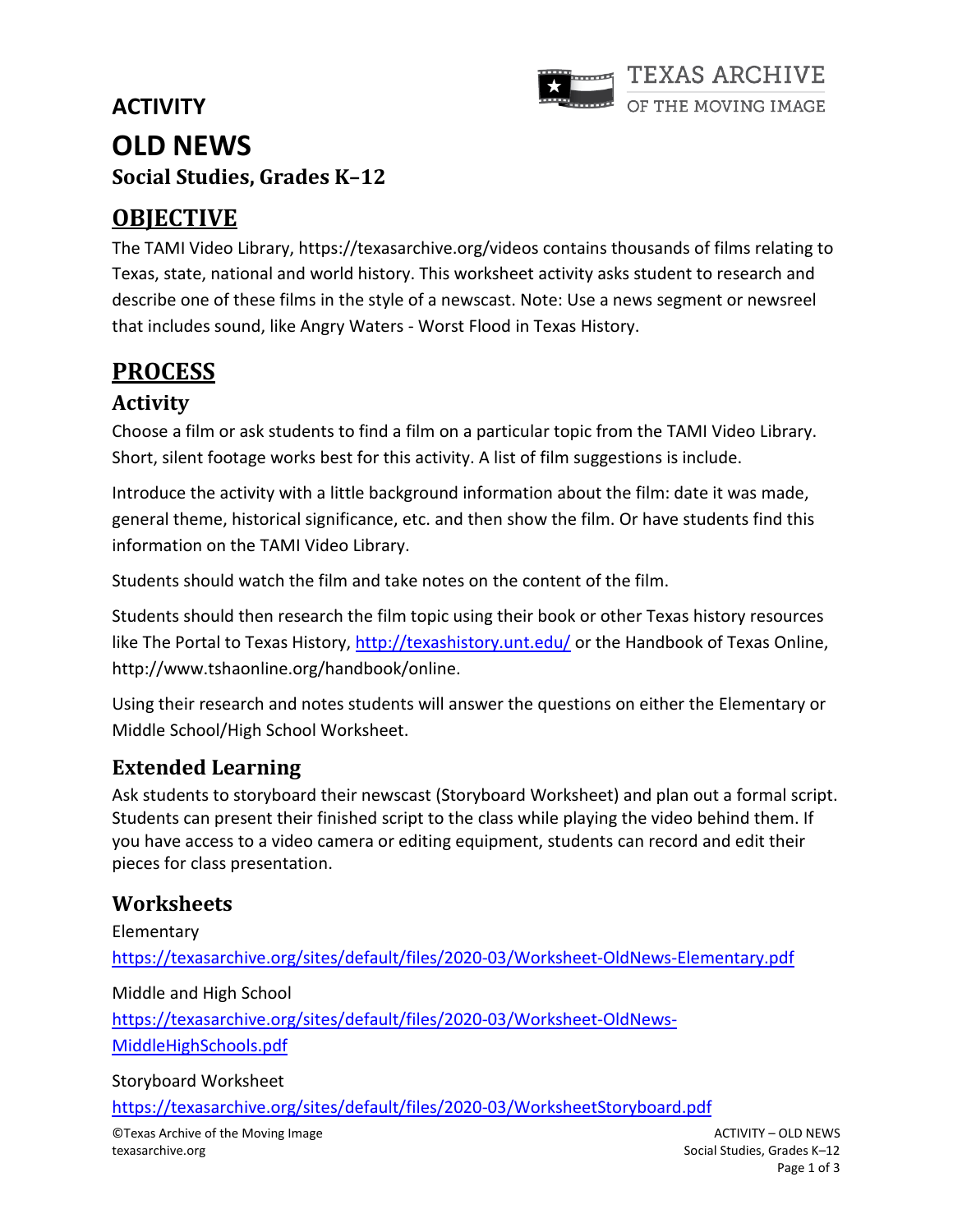# **ACTIVITY**



# **Film Example**

Angry Waters - Worst Flood in Texas History texasarchive.org/2008\_00191

## **Film Suggestions from the TAMI Video Library**

- [Galveston Hurricane of 1900](https://texasarchive.org/taxonomy/term/116427) (12 films)
- [\\$10,000,000 Snow Blanket Covers](https://texasarchive.org/2006_00060) Texas Dust Bowl
- [Black Blizzards Rage Again Over the Southwest](https://texasarchive.org/2006_00109)
- [Sam Houston Tribute at Texas Centennial](https://texasarchive.org/2006_00059)
- [Lone Star State Marks Centennial of Alamo's Fall](https://texasarchive.org/2006_00036)
- [Reinforcements by Air and Rail Swell Bonus Army Ranks](http://www.texasarchive.org/library/index.php/Reinforcements_by_Air_and_Rail_Swell_Bonus_Army_Ranks)

## **Resources**

TAMI Video Library Main Page <http://www.texasarchive.org/videos>

# **TEKS**

## **Social Studies Grade 7**

19A Explain how the diversity of Texas is reflected in a variety of cultural activities, celebrations, and performances

21A Differentiate between, locate, and use primary and secondary sources such as computer software; databases, media and news services, biographies, interviews, and artifacts to acquire information about Texas

21B Analyze information by sequencing, categorizing, identifying cause-and-effect relationships, comparing, contrasting, finding the main idea, summarizing, making generalization and predictions, and drawing inferences and conclusions

22C Transfer information from one medium to another, including written to visual and statistical to written or visual, using computer software as appropriate

22D Create written, oral, and visual presentations of social studies information

## **Social Studies Grade 8**

29A Differentiate between, locate, and use valid primary and secondary sources such as computer software, databases, media and news services, biographies, interviews, and artifacts to acquire information about the United States